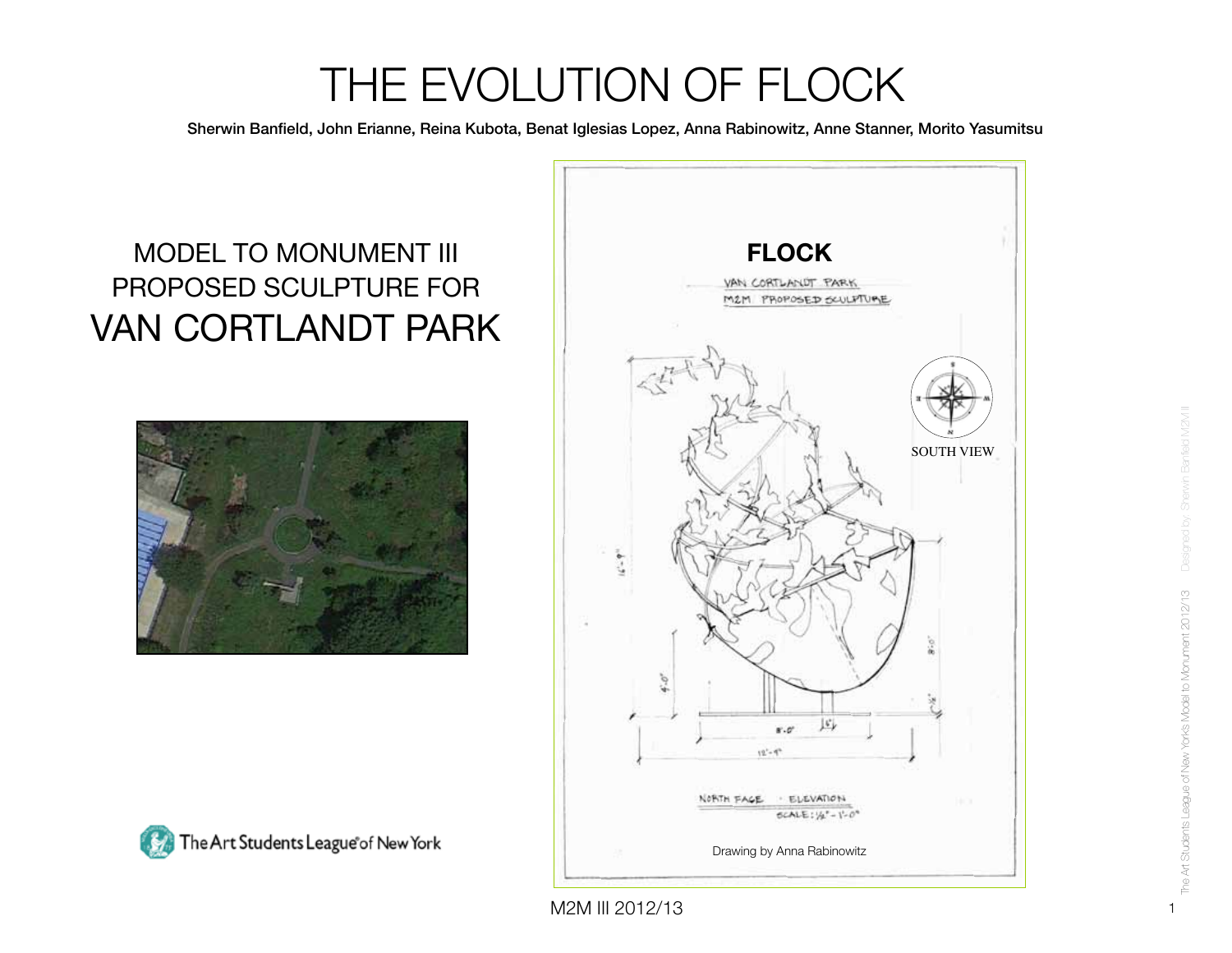Sherwin Banfield, John Erianne, Reina Kubota, Benat Iglesias Lopez, Anna Rabinowitz, Anne Stanner, Morito Yasumitsu

# What is Flock?

#### *Merriam-Webster's Definition of FLOCK*

1 : a group of animals assembled together 2 : a group under the guidance of a leader 3 : a large number <a flock of artist>

#### **Model to Monument**  *3rd year design proposal*

FLOCK celebrates the bird sanctuary of Van Cortlandt Park and the freedom that flight embodies. This design is also a celebration of community and collaboration. Understanding that we are all a flock, a group, a family and a community.

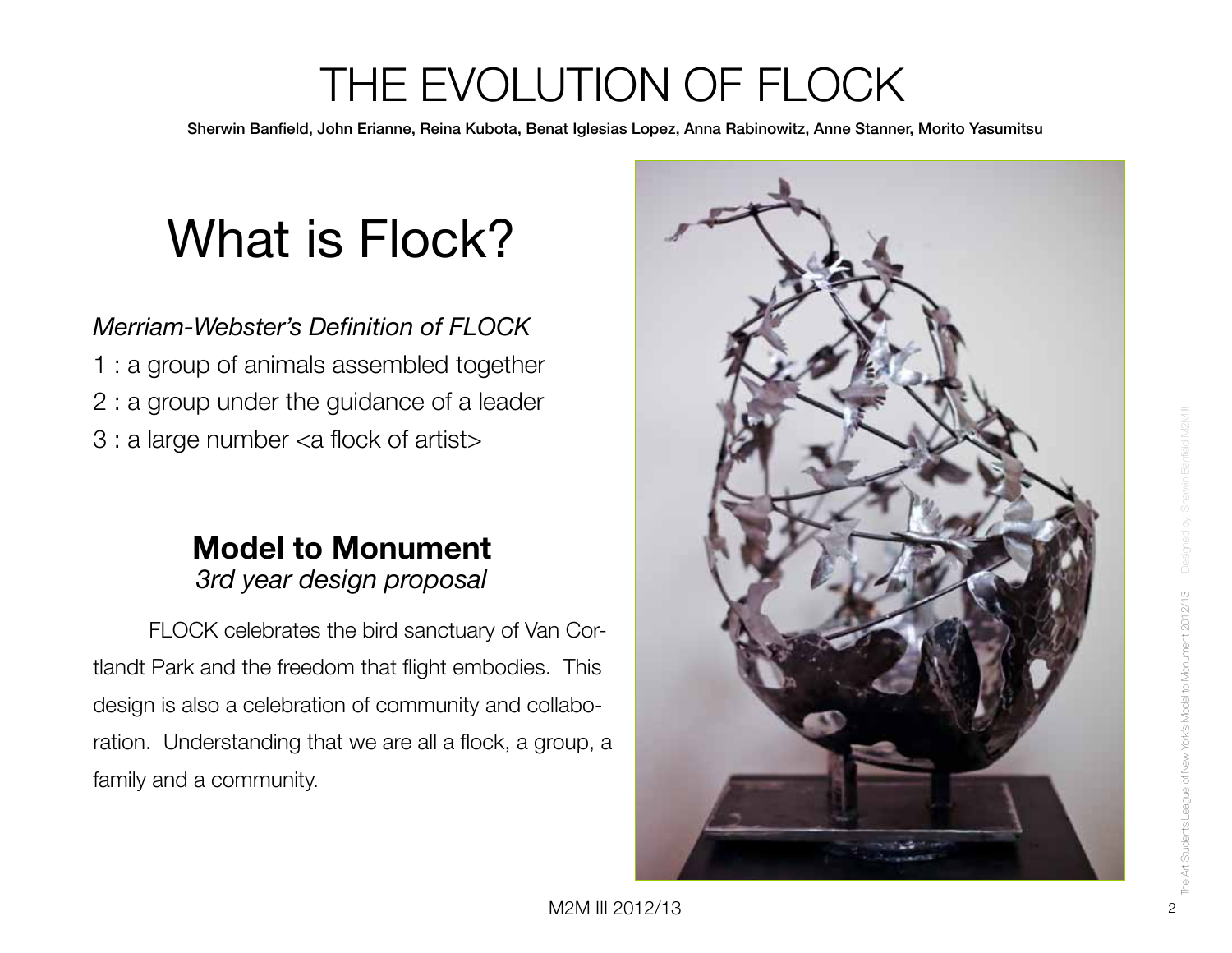#### Sherwin Banfield, John Erianne, Reina Kubota, Benat Iglesias Lopez, Anna Rabinowitz, Anne Stanner, Morito Yasumitsu

#### STAGE 1

October 1, 2012

Ideas ranging from a Diversity Bird wire sculpture, to a Bird Beak Busts Communication, an Ornate Bird Bath, Swimmer's legs designed as bird tails, and Carnival bird costumed people.

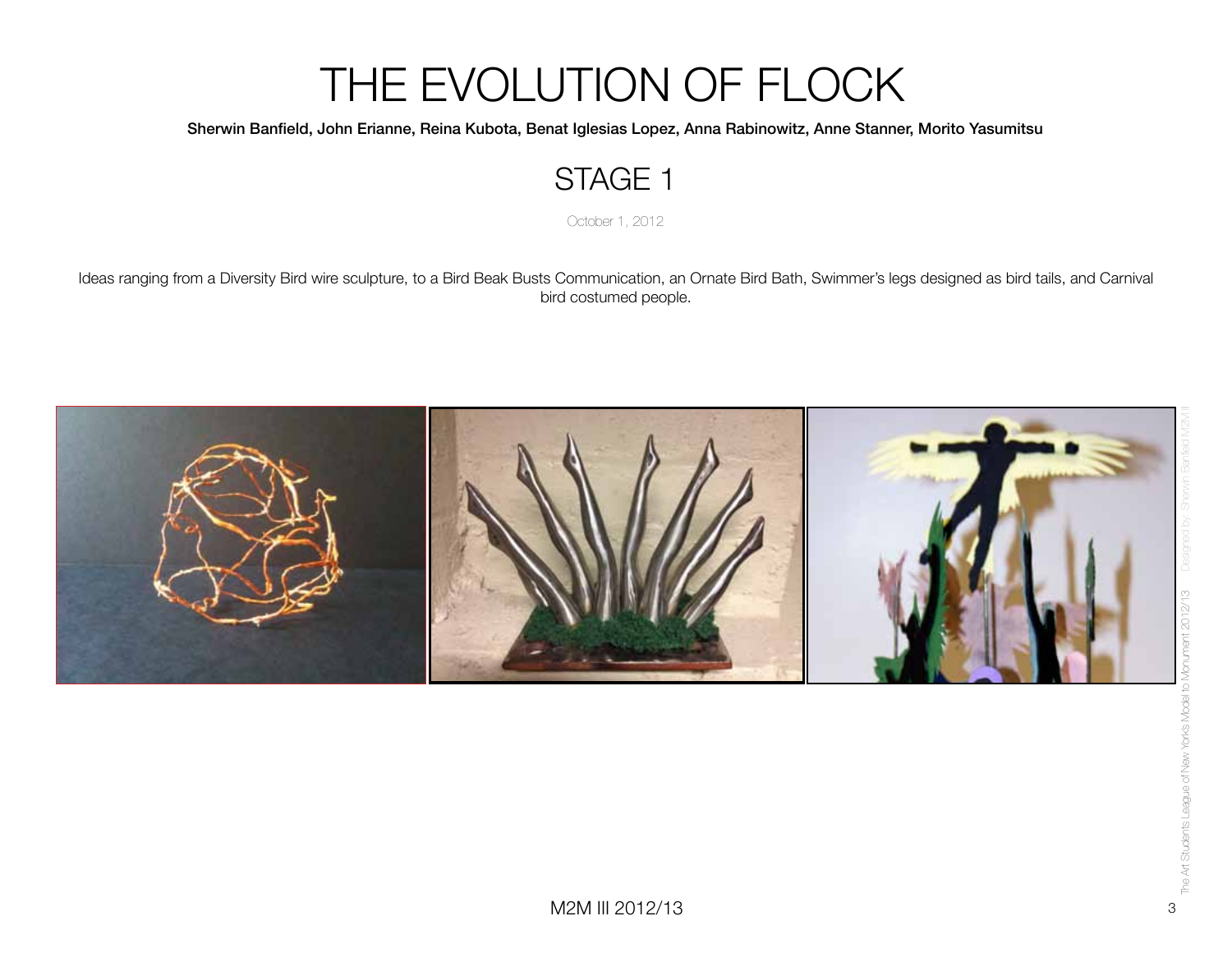#### Sherwin Banfield, John Erianne, Reina Kubota, Benat Iglesias Lopez, Anna Rabinowitz, Anne Stanner, Morito Yasumitsu

#### STAGE 2

October 8, 2012

Two assignments based on three sketches were developed for next week's discussion. We analyzed and create a new design for the site, exploring the concept of framing space, conversation and scale. Anna's Flight, Reina's Birds & Wheat and Benat's Bird Beak Busts.





Designed by: Sherwin Banfield M2M III The Art Students League of New York's Model to Monument 2012/13 The Art Students League of New York's Model to Monument 2012/13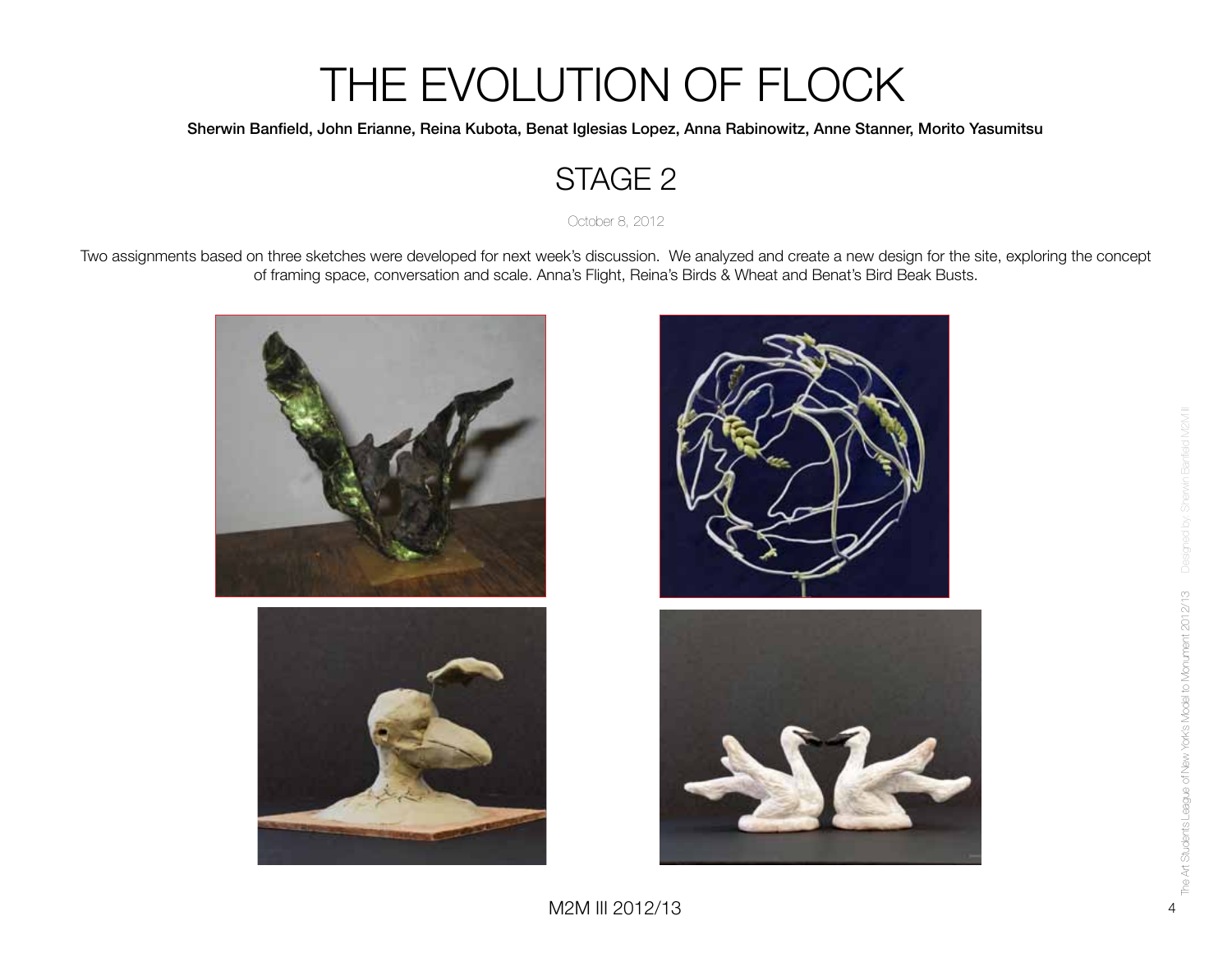#### Sherwin Banfield, John Erianne, Reina Kubota, Benat Iglesias Lopez, Anna Rabinowitz, Anne Stanner, Morito Yasumitsu

#### STAGE 3

October 15, 2012

At this stage we needed to complete a resolved collaborative mid-size model (ca. 24-36 inches) for Van Cortlandt Park for the 11/5 meeting. We liked the egg shape in addition to the sphere and the variation of bird sizes in John and Benat's pieces.

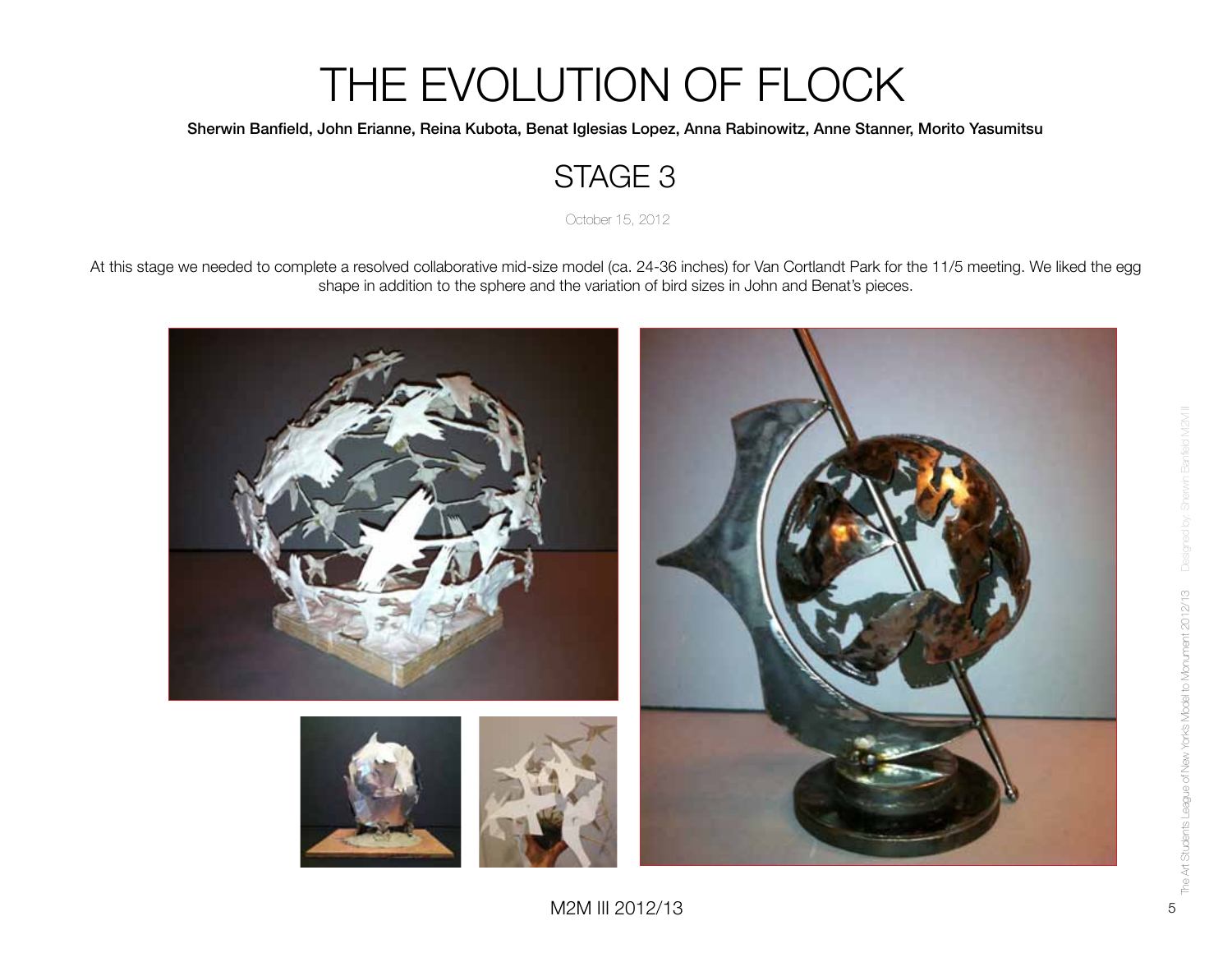#### Sherwin Banfield, John Erianne, Reina Kubota, Benat Iglesias Lopez, Anna Rabinowitz, Anne Stanner, Morito Yasumitsu

#### STAGE 4

October 22, 2012

We decided that in order to explore our visions of how to integrate the two piece in an understandable way we would each make a marquette or conceptual drawings for our next meeting back in the League to discuss and review.



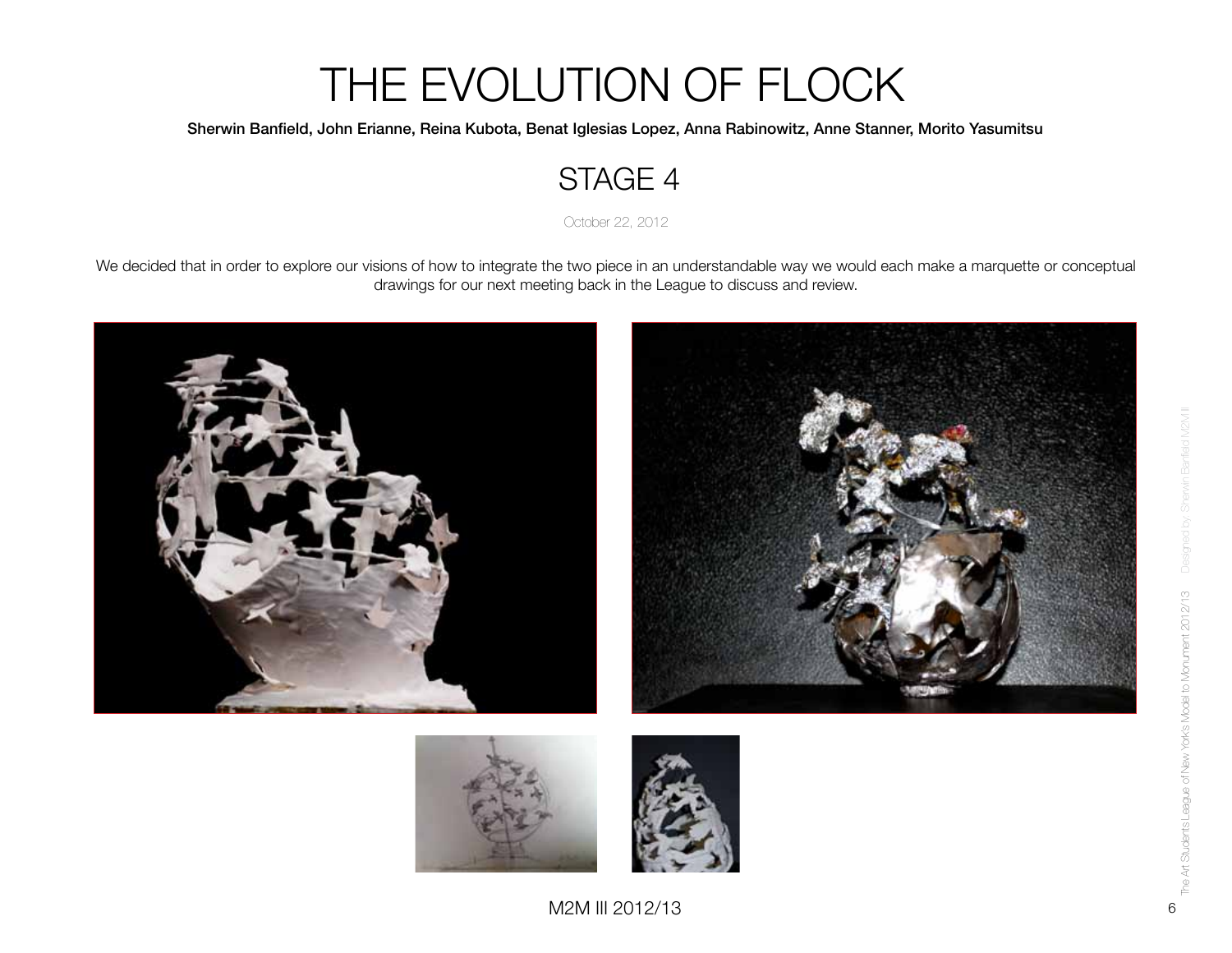#### Sherwin Banfield, John Erianne, Reina Kubota, Benat Iglesias Lopez, Anna Rabinowitz, Anne Stanner, Morito Yasumitsu

#### STAGE 5

November 5, 2012

The main issue was the choice of material for the birds and if we had enough time to make them. We discussed many different possible solutions and decided that the only way to know for sure was to make some.





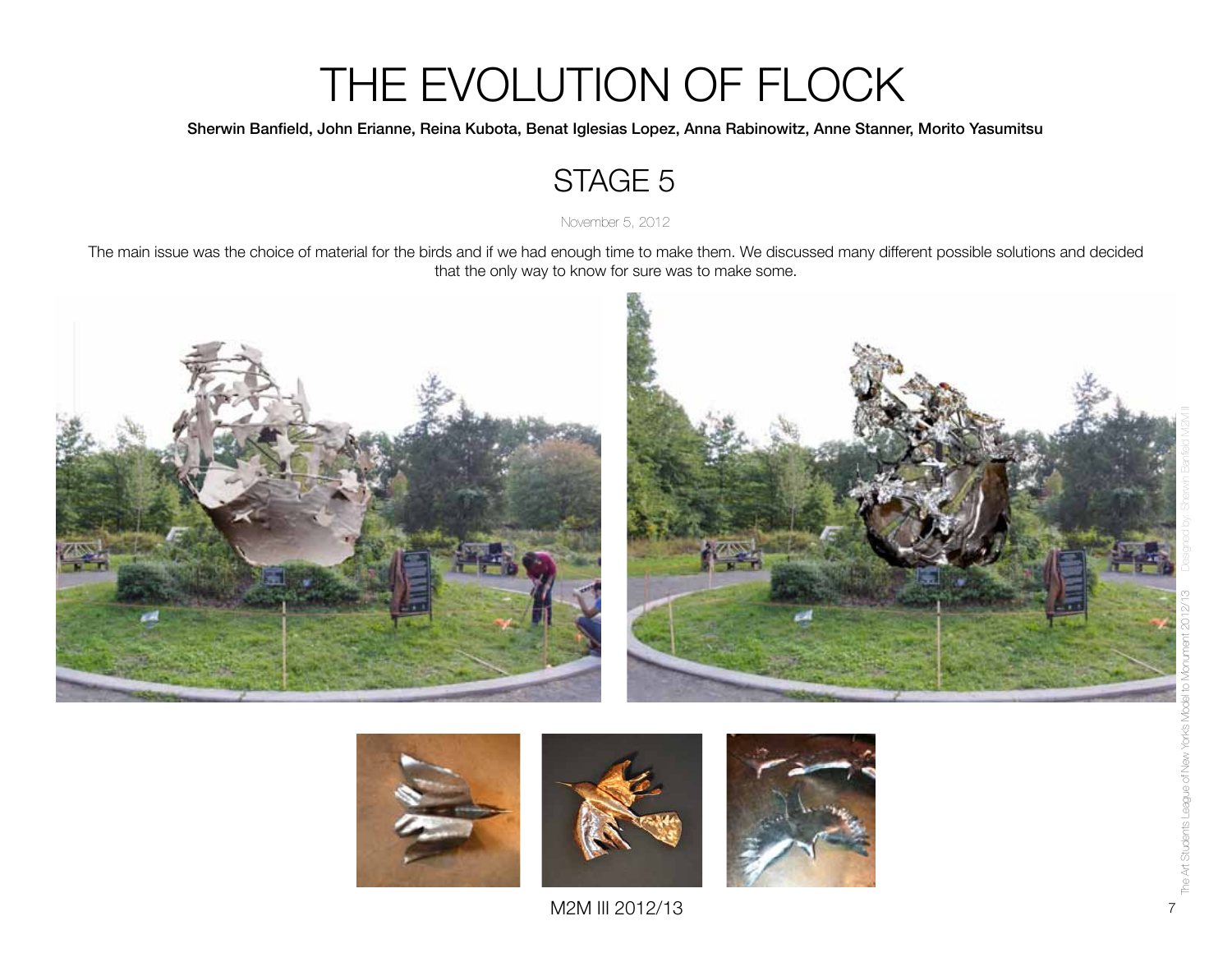Sherwin Banfield, John Erianne, Reina Kubota, Benat Iglesias Lopez, Anna Rabinowitz, Anne Stanner, Morito Yasumitsu

#### STAGE 6

November 12, 2012

Our drawings summed up the understanding of each of our proposed design. Each drawing arrived at the same design conclusion.



M2M III 2012/13 8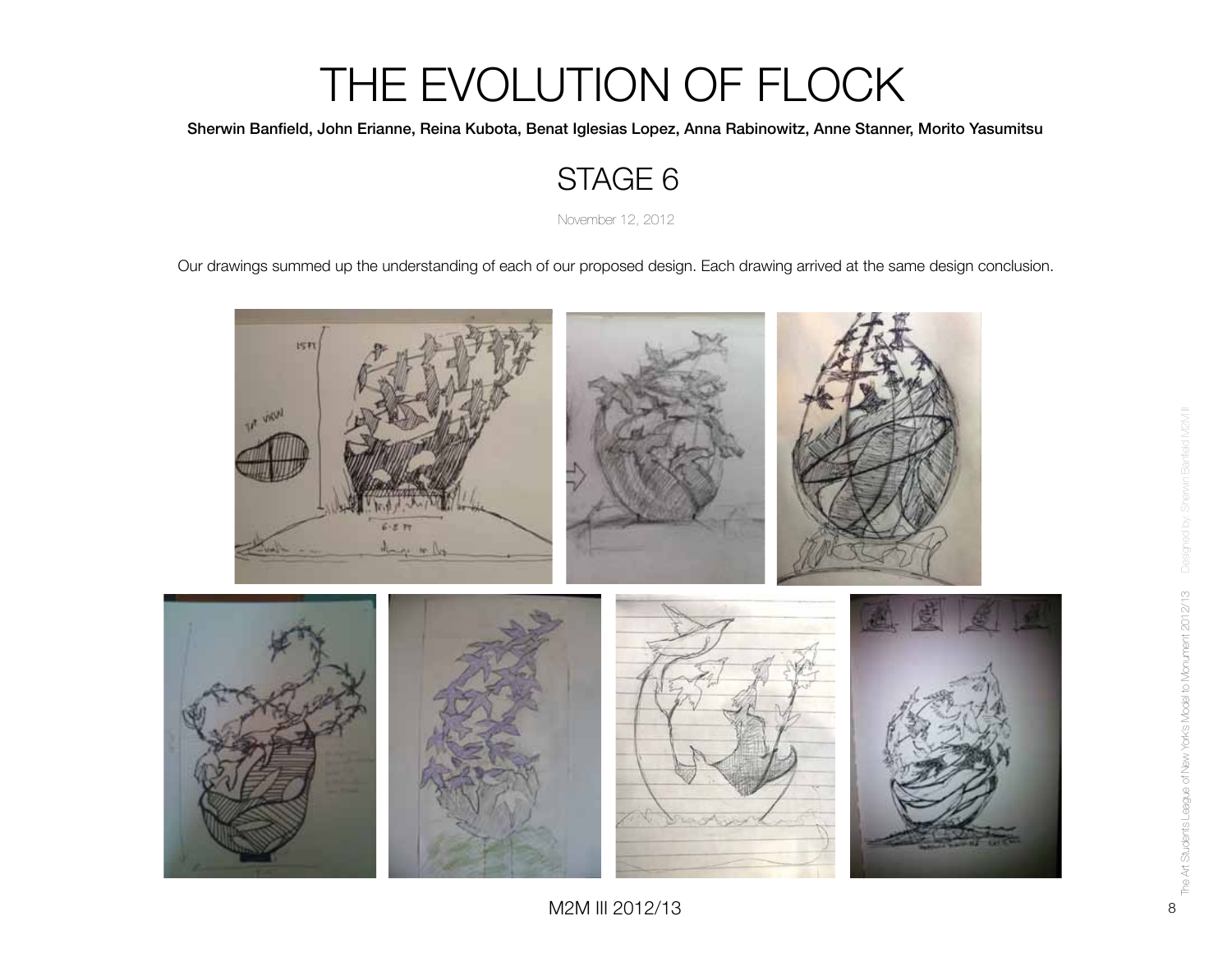Sherwin Banfield, John Erianne, Reina Kubota, Benat Iglesias Lopez, Anna Rabinowitz, Anne Stanner, Morito Yasumitsu

#### STAGE 7 - PROPOSAL

November 19, 2012

We agreed that the scale of the sculpture should be in the 15-16 foot range with a central diameter of 8 feet. The base (or bottom half) would be ovoid with a spiral of flying birds rising up from the base.

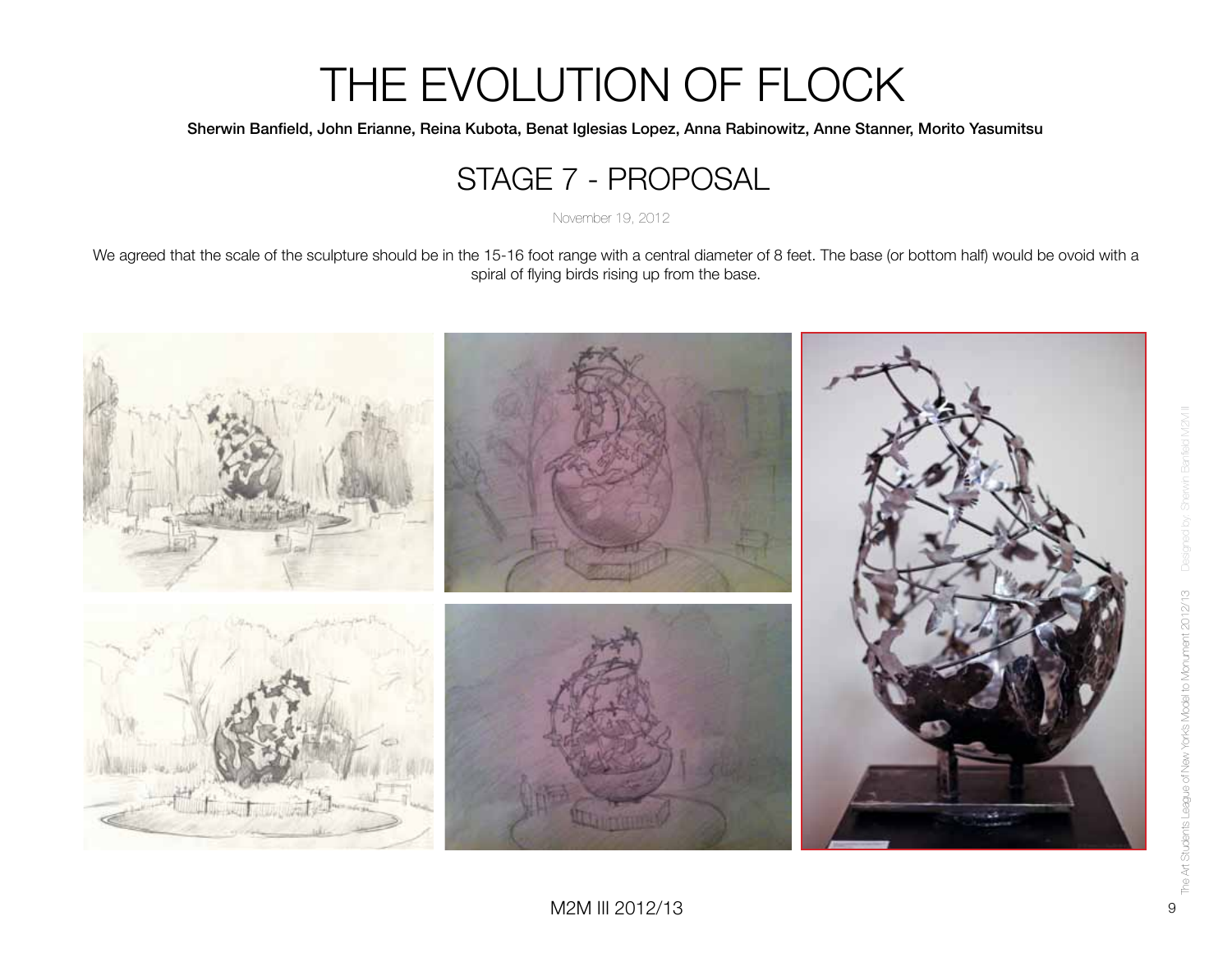Sherwin Banfield, John Erianne, Reina Kubota, Benat Iglesias Lopez, Anna Rabinowitz, Anne Stanner, Morito Yasumitsu

Clocking of 8 point views: N, NW, W, SW, S, SE, E, NE

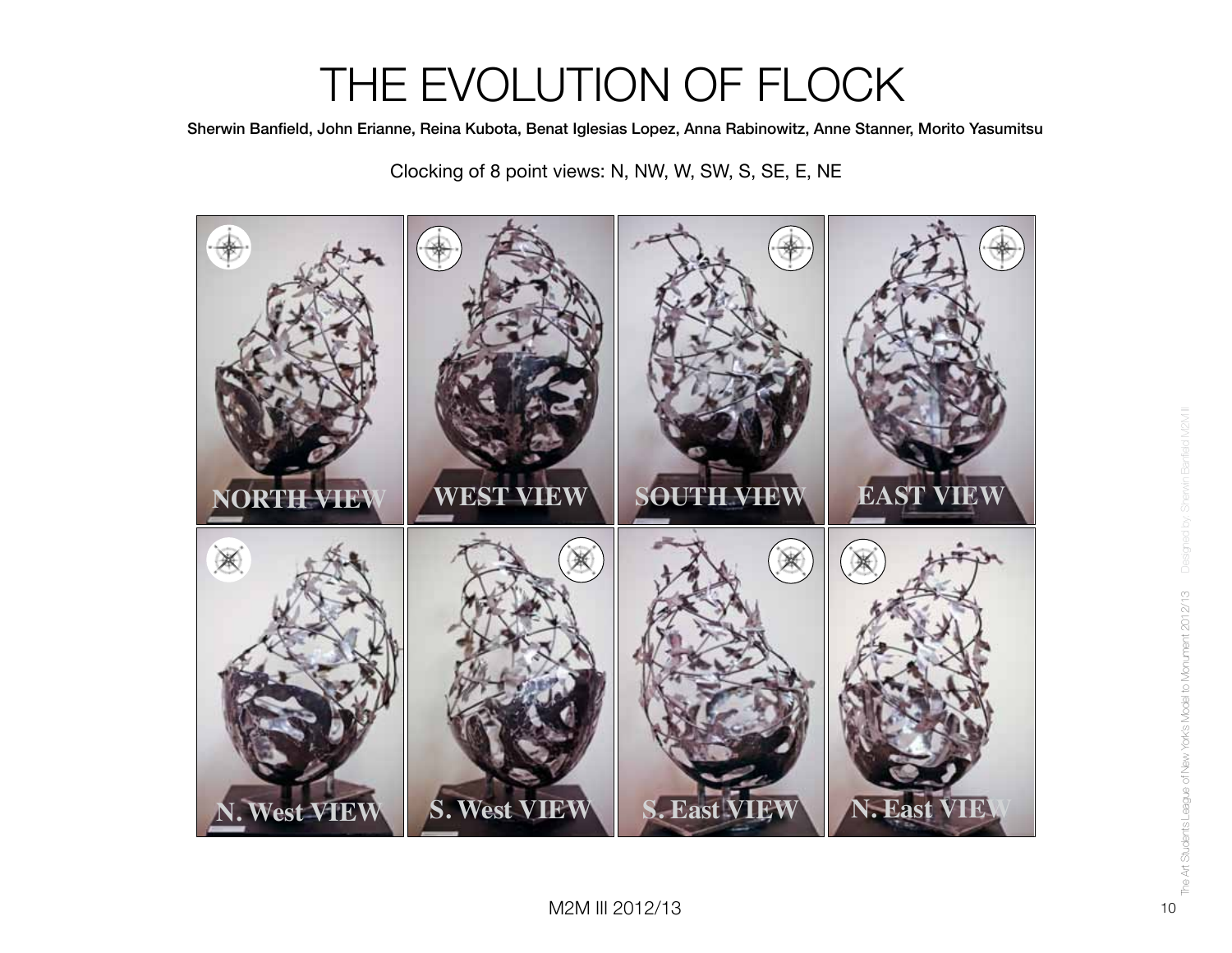#### Sherwin Banfield, John Erianne, Reina Kubota, Benat Iglesias Lopez, Anna Rabinowitz, Anne Stanner, Morito Yasumitsu

We decided to number all the birds then divide them up by counting from 1 through 7 and started again. The result is each artist will make 8 birds each with a color coresponding to our assigned number. We decided on steel, with color variation using patinas

|  | <b>Bird Assignment List</b> |  |
|--|-----------------------------|--|
|--|-----------------------------|--|

|  | Benat:   | 1, 8, 15, 22, 29, 36, 43, 50           |
|--|----------|----------------------------------------|
|  | l Anne : | 2, 9, 16, 23, 30, 37, 44, 51           |
|  | Morito:  | 3, 10, 17, 24, 31, 38, 45, 52          |
|  | Reina:   | 4, 11, 18, 25, 32, 39, 46, 53          |
|  | John:    | 5, 12, 19, 26, 33, 40, 47, 54          |
|  | l Anna : | 6, 13, 20, 27, 34, 41, 48, 55          |
|  |          | Sherwin: 7, 14, 21, 28, 35, 42, 49, 56 |
|  |          |                                        |

|                | MODEL TO MONUMENT 2013<br>FLOCK BIRD ASSIGNMENTS        |               |                 | MODEL TO MONUMENT 2013<br>FLOCK BIRD ASSIGNMENTS |                |
|----------------|---------------------------------------------------------|---------------|-----------------|--------------------------------------------------|----------------|
| BIRD #         | Maquette Wingspan (inches) **Monument Wingspan (feet)** |               | 29              | 3.5"                                             | 1.75'          |
| $\mathbf{1}$   | 5"                                                      | 2.5'          | 30              | 4"                                               | $2^{\circ}$    |
| $\overline{2}$ | 1.75"                                                   | 0.875'        | 31              | 4"                                               | $2^{\circ}$    |
| 3              | 3"                                                      | 1.5'          | 32              | 5.5"                                             | 2.75'          |
| $\overline{4}$ | 1.5"                                                    | .75'          | 33              | 4.5"                                             | 2.25'          |
| 5              | 2.25"                                                   | 1.125'        | 34              | 2.5"                                             | 1.25'          |
| 6              | 3"                                                      | 1.5'          | 35              | 3"                                               | 1.5'           |
| $\overline{7}$ | 3"                                                      | 1.5'          | 36 <sup>°</sup> | 1.5"                                             | .75'           |
| 8 <sup>°</sup> | 2.25"                                                   | 1.125'        | 37              | 2"                                               | $1^{\circ}$    |
| $\overline{9}$ | 3.25"                                                   | 1.625'        | 38              | 3.5"                                             | 1.75'          |
| 10             | 3"                                                      | $1.5^{\circ}$ | 39              | 4"                                               | $2^{\circ}$    |
| 11             | 4"                                                      | $2^{\circ}$   | 40              | 3"                                               | 1.5"           |
| 12             | 2.5"                                                    | 1.25'         | 41              | 3.25"                                            | 1.625'         |
| 13             | 3.25"                                                   | 1.625'        | 42              | 3.25"                                            | 1.625'         |
| 14             | 2"                                                      | $1^{\circ}$   | 43              | $-5"$                                            | 2.5'           |
| 15             | 3.5"                                                    | 1.75'         | 44              | 3"                                               | 1.5            |
| 16             | 4.25"                                                   | 2.125'        | 45              | 2.75"                                            | 1.375'         |
| 17             | 2"                                                      | $1^{\prime}$  | 46              | 2.5"                                             | 1.25'          |
| 18             | 2.5"                                                    | 1.25'         | 47              | 4"                                               | 2 <sup>1</sup> |
| 19             | 4.5"                                                    | 2.25'         | 48              | 4"                                               | $2^{\circ}$    |
| 20             | 3"                                                      | 1.5'          | 49              | 4"                                               | $2^{\prime}$   |
| 21             | 5"                                                      | 2.5'          | 50              | 6"                                               | 3 <sup>1</sup> |
| 22             | 3.5"                                                    | 1.75'         | 51              | 4"                                               | $2^{\circ}$    |
| 23             | 5"                                                      | 2.5'          | 52              | 4.5"                                             | 2.25'          |
| 24             | 3.5"                                                    | 1.75'         | 53              | 2"                                               | $1^{\circ}$    |
| 25             | 6.25"                                                   | 3.125'        | 54              | 3"                                               | 1.5'           |
| 26             | 3"                                                      | 1.5'          | 55              | 3.5"                                             | 1.75'          |
| 27             | 3.25"                                                   | 1.625'        | 56              | 3.75"                                            | 1.875'         |
| 28             | 3'                                                      | 1.5'          |                 |                                                  |                |

# Designed by: Sherwin Banfeld M2M II Designed by: Sherwin Banfield M2M III The Art Students League of New York's Model to Monument 2012/13 The Art Students League of New York's Model to Monument 2012/13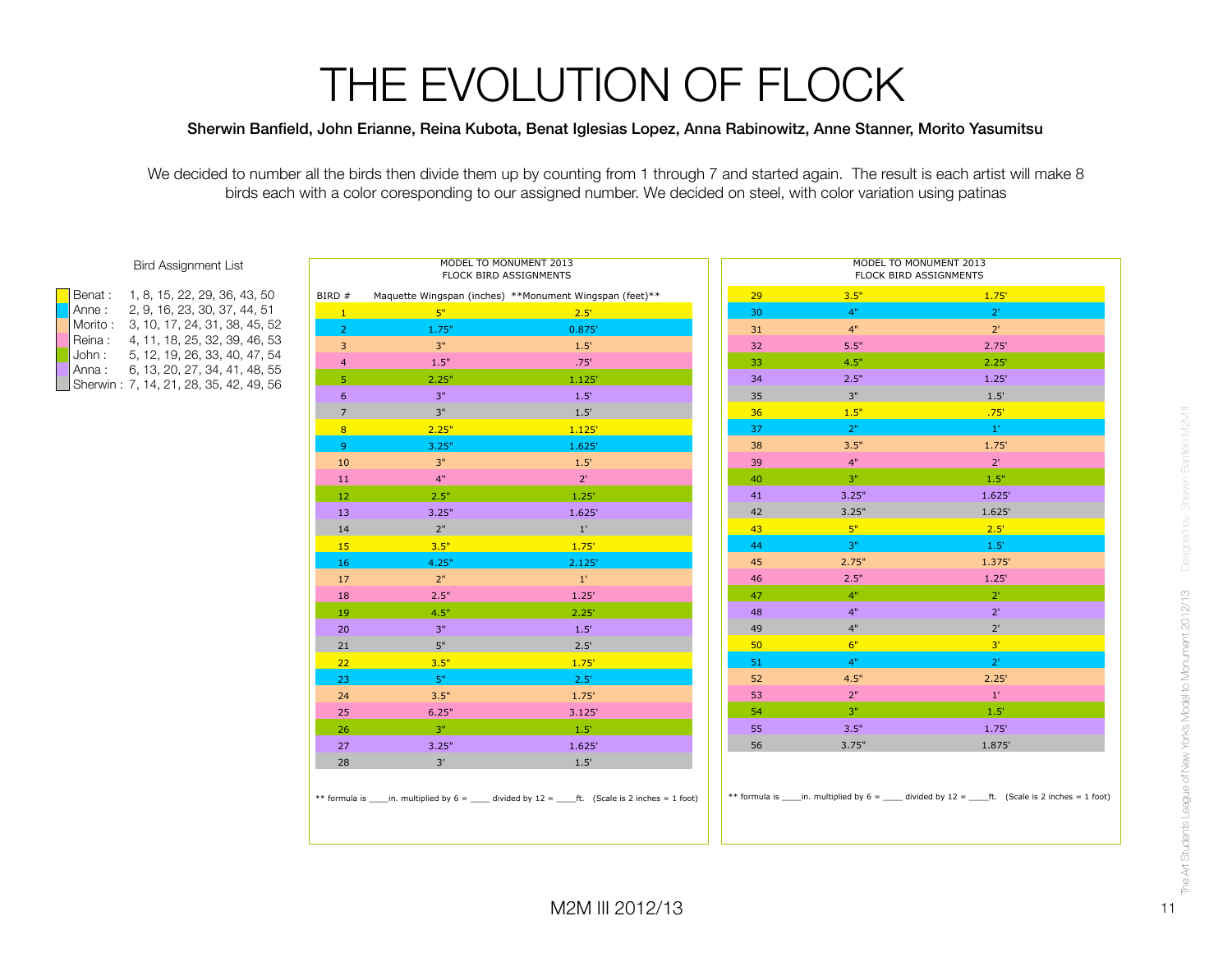Sherwin Banfield, John Erianne, Reina Kubota, Benat Iglesias Lopez, Anna Rabinowitz, Anne Stanner, Morito Yasumitsu

| <b>M2M3 BIRD LIST FOR FLOCK MONUMENT</b><br><b>VAN CORTLANDT</b>            | date: 02/06/2013 |
|-----------------------------------------------------------------------------|------------------|
| WINGSPAN GUIDE: XS, S, M, L, XL                                             |                  |
| $X$ -SMALL = 0in - 10in Wingspan                                            |                  |
| $SMALL = 10in - 20in Winqspan$                                              |                  |
| $MEDIUM = 20in - 30in Winqspan$                                             |                  |
| $LARGE = 30in - 40in Wingspan$                                              |                  |
| $X$ -LARGE = 40iin - 60in Wingspan                                          |                  |
| From Van Cortlandt Park Nature Center Bird Talk Wednesday January 30th 2013 |                  |

Genter Bird Talk, Wednesday January BIRDWATCHERS mentioned the following birds would be good to have

| <b>BIRD</b>                  | <b>LENGTH (inches)</b>           | ** WINGSPAN ** (inches) |
|------------------------------|----------------------------------|-------------------------|
| bluebird (NYS official bird) | $6.3 - 8.3$ in                   | $9.8 - 12.6$ in         |
| barn swallow                 | $(6.7 - 7.5)$ in                 | $(12.6 - 13.6)$ in      |
| <b>White egret</b>           | (31 to 41 in)                    | (52 to 67 in)           |
| <b>Red tail hawks</b>        | $(18 \text{ to } 26 \text{ in})$ | (43 to 57 in)           |
| red wing blackbirds          | $(7-9)$ in)                      | $(12-16)$ in)           |
| rusty blackbirds             | $(8.3 - 9.8)$ in)                | $(14.6 \text{ in})$     |
| American Goldfinches         | $(4.3 - 5.5)$ in)                | $(7.5 - 8.7)$ in)       |
| mocking birds                | $(8.3 - 10.2)$ in)               | (13 to 15in)            |
| cardinals                    | $(8.3 - 9.1)$ in                 | $(9.8 - 12.2)$ in       |
| bluejays                     | $(10-12)$ in)                    | $(13-17)$ in)           |
| Savannah sparrow             | $(4.3 - 5.9)$ in                 | $(7.9 - 8.7)$ in        |
| Yellow bellied sapsucker     | $(7.1 - 8.7)$ in                 | $(13.4 - 15.7)$ in)     |
|                              |                                  |                         |

Birds from Nature Center log book September 5th and 30th, 2012

| Killdeer             | $10-11$ in                         | 20-inch                              |
|----------------------|------------------------------------|--------------------------------------|
| <b>Muscovy duck</b>  | (26 to 33 in)                      | (54 to 60 in)                        |
| Parula warbler       | $(4.3 \text{ to } 4.9 \text{ in})$ | $(6.3 \text{ to } 7.1 \text{ in})$   |
| House wrens          | $(5$ inches)                       | $(6 - 7$ inches)                     |
| Kingfisher           | $(4in -15in)$                      | $(7.8in - 26in)$                     |
| <b>Blue heron</b>    | (3.2 to 4.5 feet)                  | $(5.5 \text{ to } 6.6 \text{ feet})$ |
| Lesser yellow legs   | $(9.1 - 9.8)$ in)                  | $(23.2 - 25.2)$ in)                  |
| Green heron          | $(16.1 - 18.1)$ in                 | $(25.2 - 26.8)$ in                   |
| Cormorants           | $(28-40)$ in)                      | $(48 - 63)$ in)                      |
| <b>Wood ducks</b>    | (about 19 in)                      | $(28-39)$ in)                        |
| <b>Mallard ducks</b> | $(15-16$ inches)                   | (36 inches)                          |
| Phoebes              | 7 in.                              | 10.5 in.                             |
| House finches        | $(5.1 - 5.5)$ in)                  | $(7.9 - 9.8)$ in)                    |

Bird Talk hosted by Dennis - NPS, John - Urban Ranger, and two birders, John and his wife Minty

M2M III 2012/13 12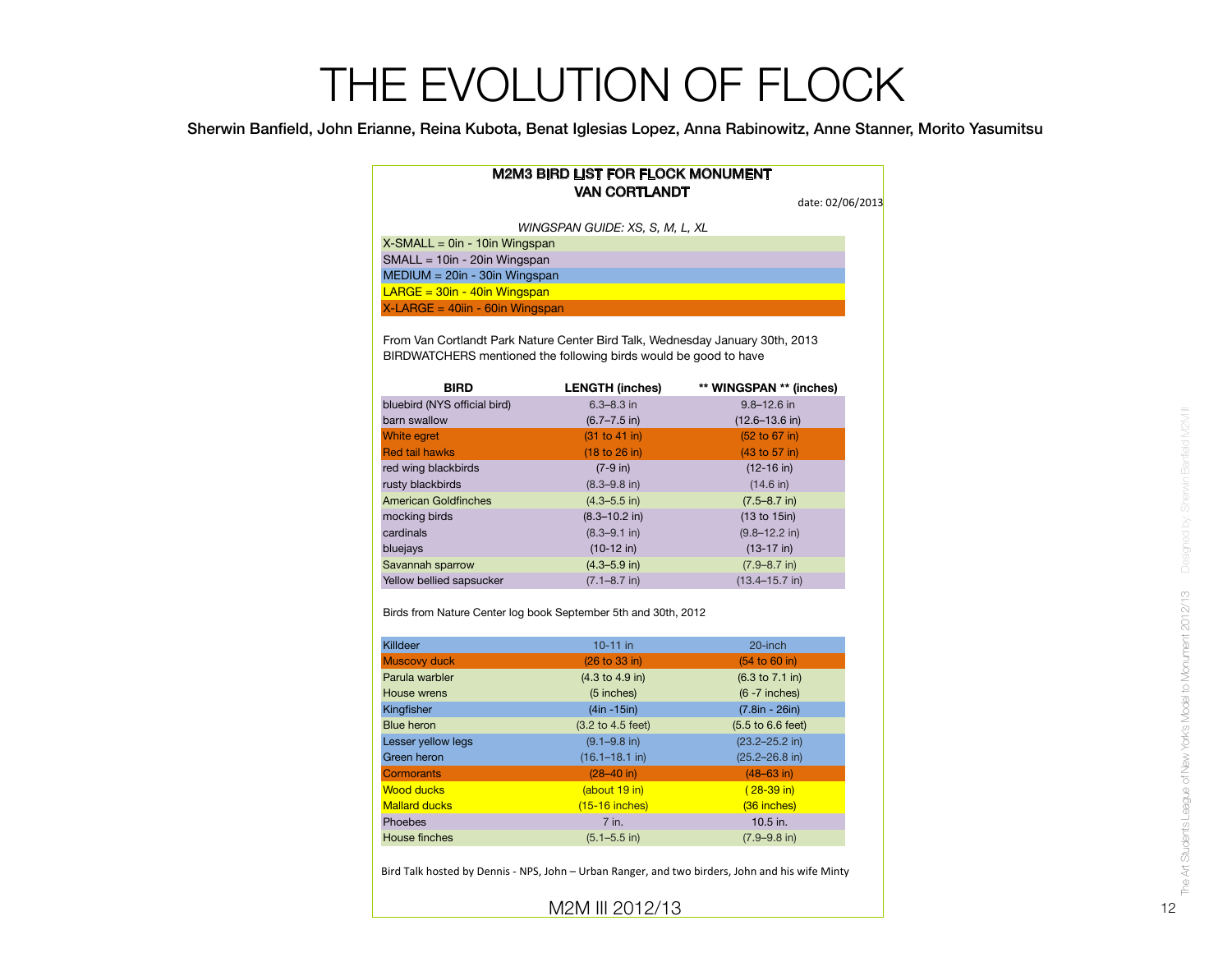#### **BIRD PLACEMENT & MEASUREMENTS FOR MONUMENT**



Sherwin Banfield, John Erianne, Reina Kubota, Benat Iglesias Lopez, Anna Rabinowitz, Anne Stanner, Morito Yasumitsu Mammus Mammus M2M III 2012/13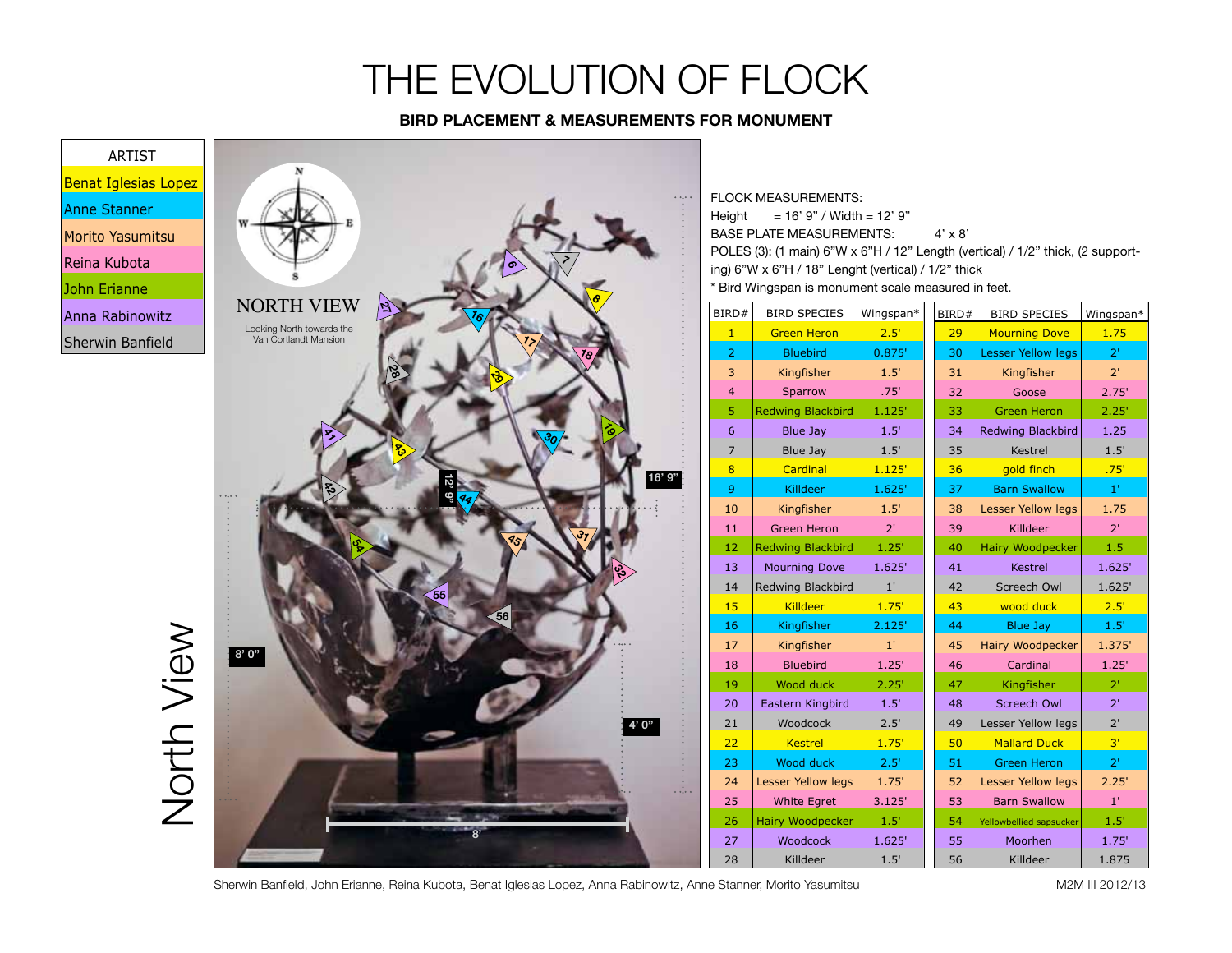#### **BIRD PLACEMENT & MEASUREMENTS FOR MONUMENT**



Sherwin Banfield, John Erianne, Reina Kubota, Benat Iglesias Lopez, Anna Rabinowitz, Anne Stanner, Morito Yasumitsu Mammus metama M2M III 2012/13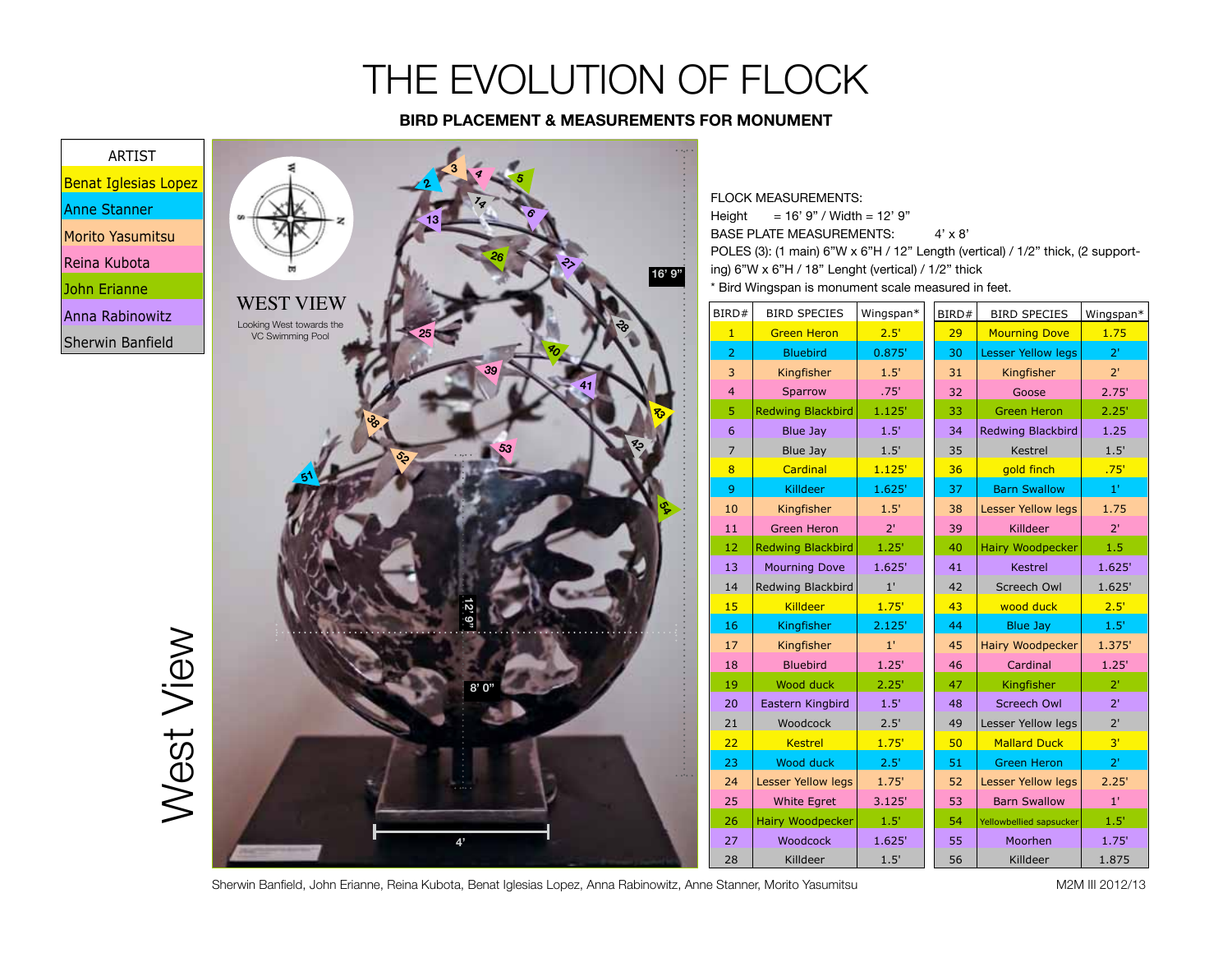#### **BIRD PLACEMENT & MEASUREMENTS FOR MONUMENT**



Sherwin Banfield, John Erianne, Reina Kubota, Benat Iglesias Lopez, Anna Rabinowitz, Anne Stanner, Morito Yasumitsu Mammus metama M2M III 2012/13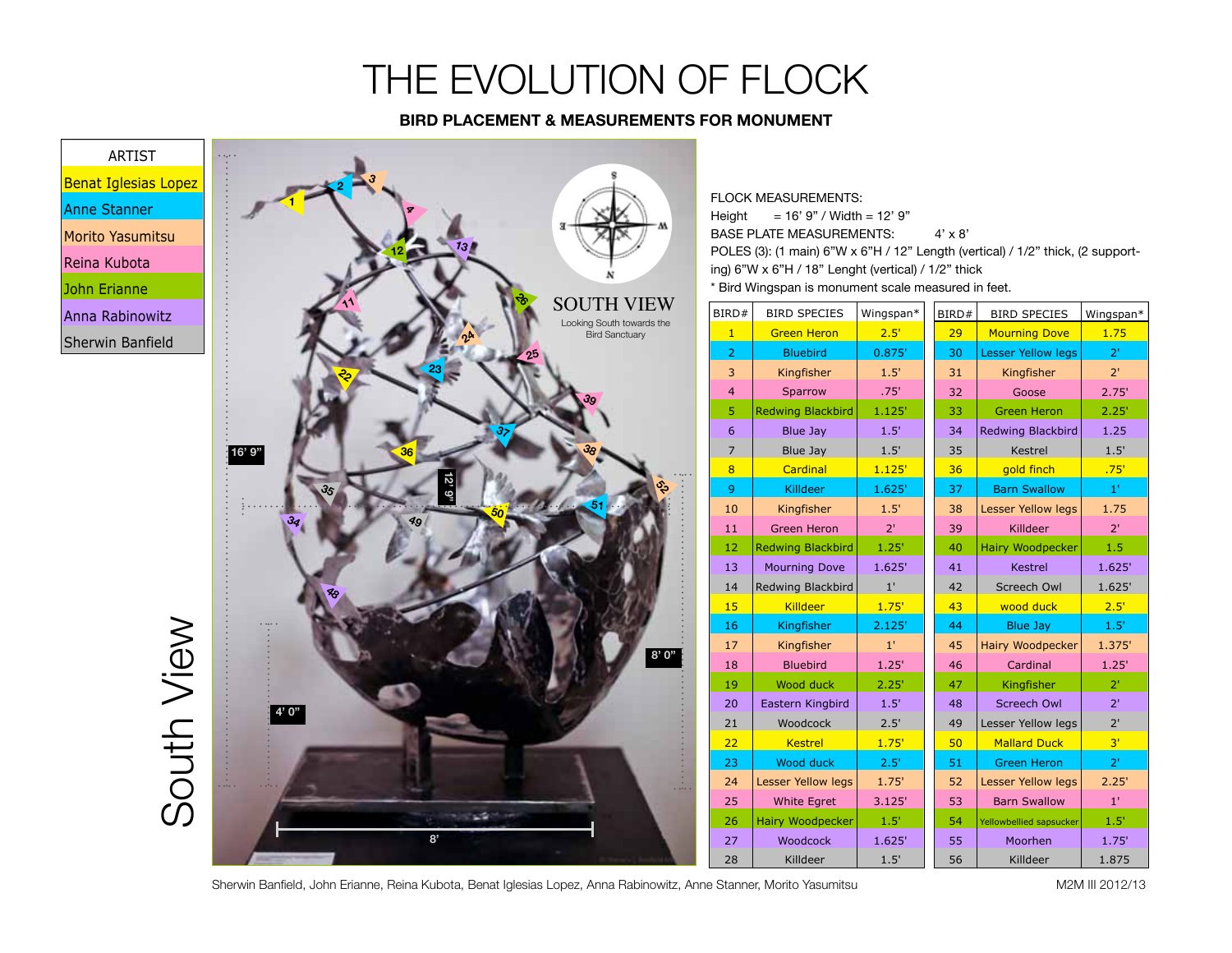#### **BIRD PLACEMENT & MEASUREMENTS FOR MONUMENT**



Sherwin Banfield, John Erianne, Reina Kubota, Benat Iglesias Lopez, Anna Rabinowitz, Anne Stanner, Morito Yasumitsu Mammus metama M2M III 2012/13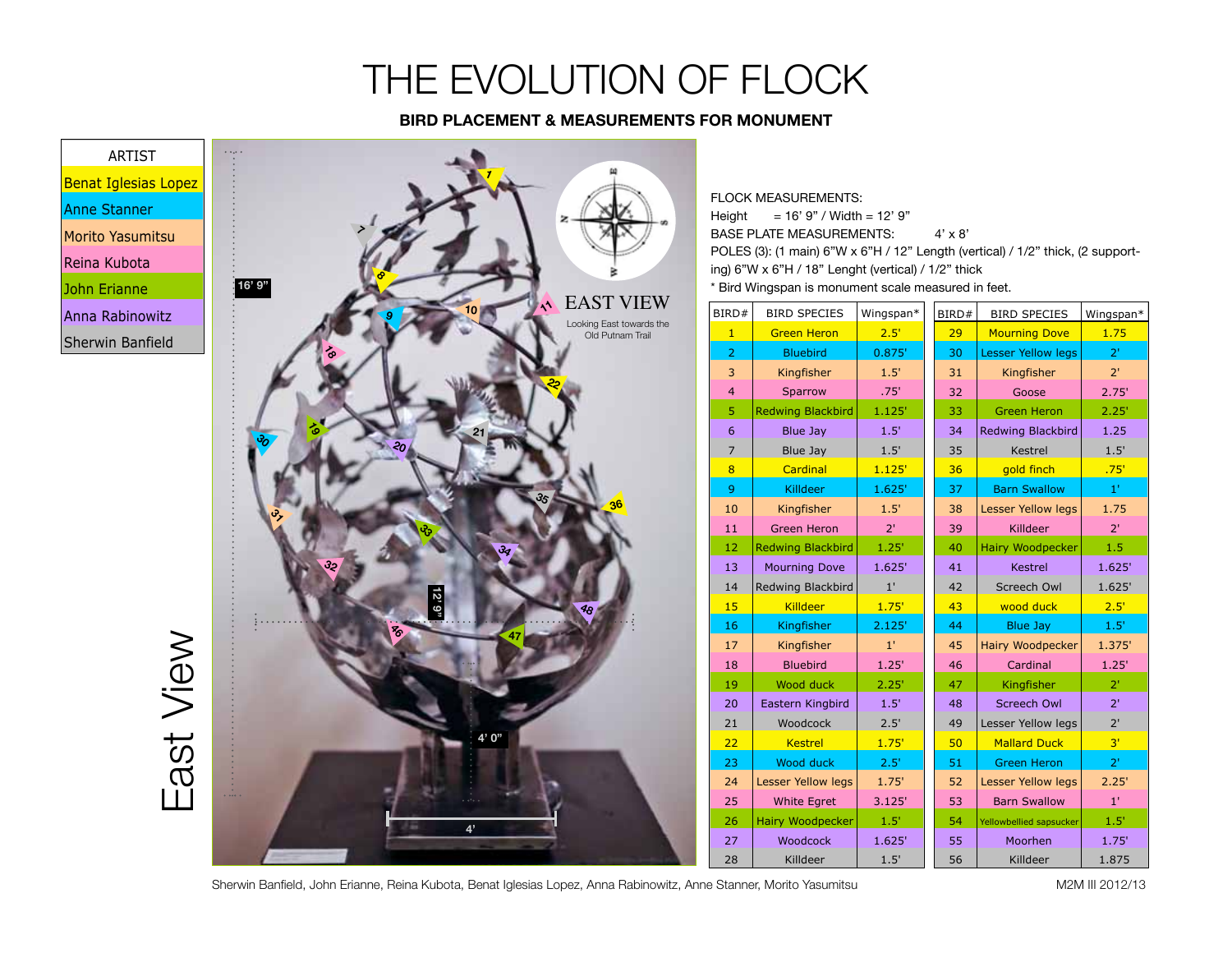Sherwin Banfield, John Erianne, Reina Kubota, Benat Iglesias Lopez, Anna Rabinowitz, Anne Stanner, Morito Yasumitsu

#### FLOCK COLOR PATINA VARIATIONS